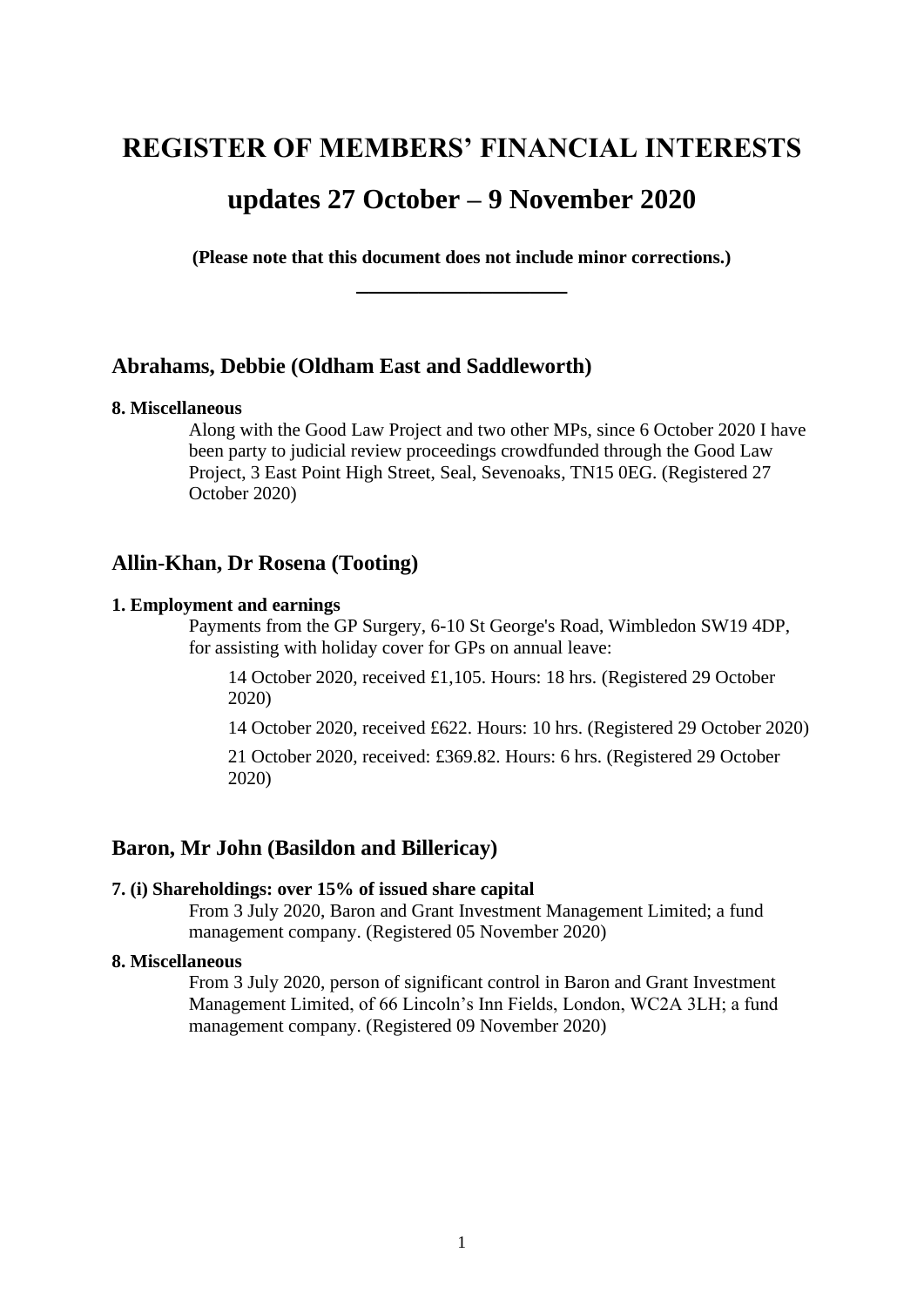## **Bone, Mr Peter (Wellingborough)**

#### **1. Employment and earnings**

Fees for completing surveys for Savanta ComRes, 3 Melville Street, Edinburgh EH3 7PE:

Received £75 on 28 October 2020 for a survey completed on 6 September 2020. Hours: 30 mins. (Registered 09 November 2020)

Fees for completing surveys for YouGov, 50 Featherstone Street, London EC1Y 8RT:

Received £100 on 11 September 2020 for a survey completed on 8 July 2020. Hours: 30 mins. (Registered 06 November 2020)

Received £100 on the 28 October 2020 for a survey completed on 9 September 2020. Hours: 30 mins. (Registered 06 November 2020)

## **Brabin, Tracy (Batley and Spen)**

#### **1. Employment and earnings**

9 January 2019, received £143.14 from Channel 4 Productions, 124 Horseferry Rd, London SW1P 2TX, via Brown, Simcocks & Andrews (UK) LLP, R1-23, The Old Truman Brewery, 91 Brick Lane, London E1 6QL, as residuals for acting work completed before I became an MP. Hours: no additional hours. (Registered 10 January 2020; updated 09 November 2020)

Payments from YouGov, 50 Featherstone St, London EC1Y 8RT, for opinion surveys. All fees paid direct to charity:

6 November 2020, payment of £60. Hours: 30 mins. (Registered 09 November 2020)

Payments from All3Media (TV production company), Berkshire House, 168-173 High Holborn, West End, London WC1V 7AA, received via Brown, Simcocks & Andrews (UK) LLP, R1-23, The Old Truman Brewery, 91 Brick Lane, London E1 6QL, for acting work completed before I became an MP:

24 April 2020, received £1,354. Hours: no additional hours. (Registered 23 October 2020; updated 09 November 2020)

12 June 2020, received £39.53. Hours: no additional hours. (Registered 23 October 2020; updated 09 November 2020)

## **Bradley, Karen (Staffordshire Moorlands)**

#### **8. Miscellaneous**

From 1 November 2020, Trustee of the Human Trafficking Foundation, a nonprofit organisation which works to help victims of human trafficking and modern slavery. This is an unpaid role. (Registered 05 November 2020)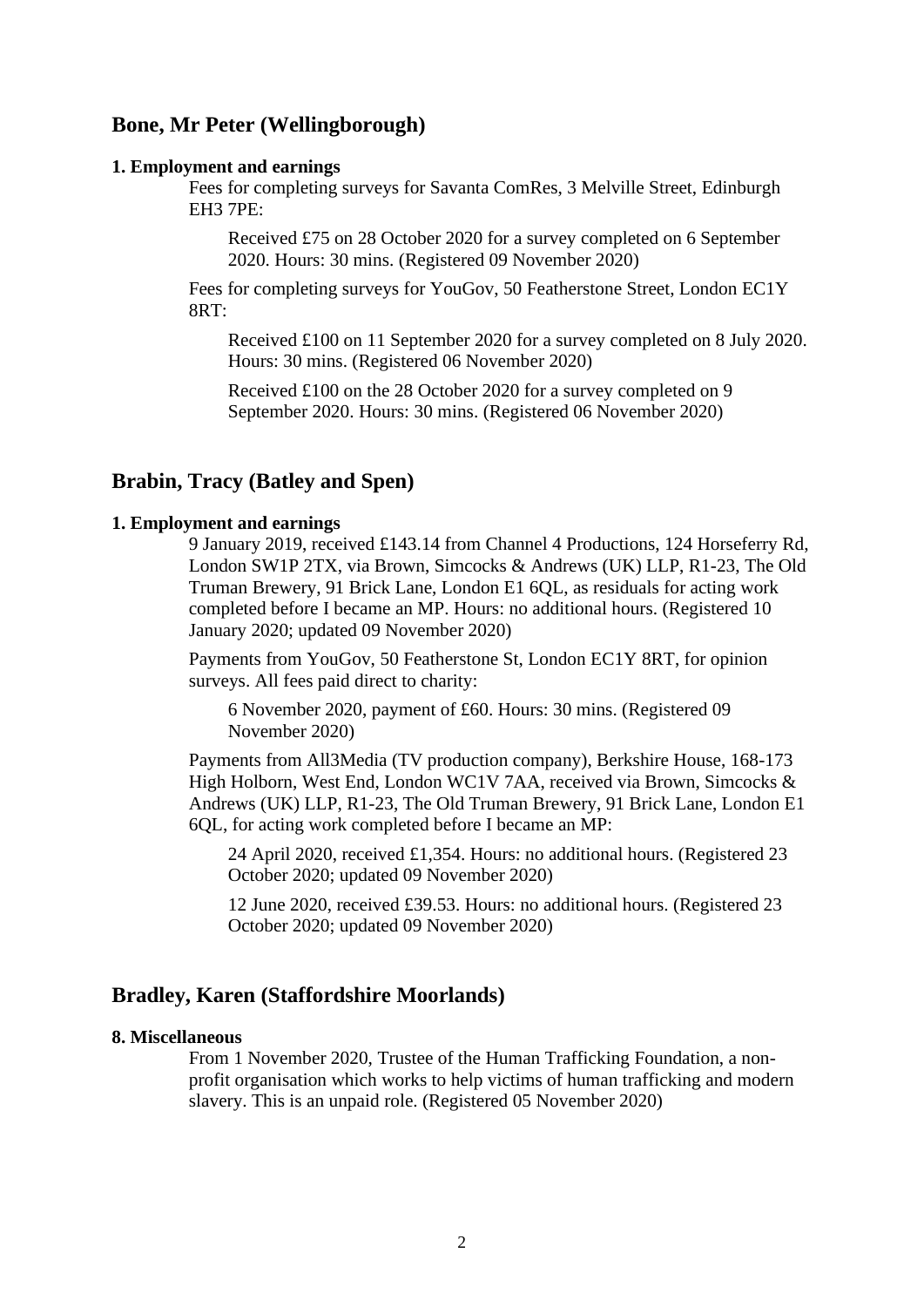## **Bradshaw, Mr Ben (Exeter)**

#### **8. Miscellaneous**

Along with For the Citizens Ltd (known as The Citizens) and three other MPs, since 19 October 2020 I have been party to judicial review proceedings crowdfunded through The Citizens, The Old Workshop, 1 Ecclesall Road South, Sheffield, S11 9PA. (Registered 28 October 2020)

## **Brady, Sir Graham (Altrincham and Sale West)**

#### **1. Employment and earnings**

On 29 October 2020, I received £200 from The Spectator (1828) Limited, 22 Old Queen Street, London SW1H 9HP, for an article published on 30 September 2020. Hours: 1 hr. (Registered 30 October 2020)

### **Brine, Steve (Winchester)**

### **1. Employment and earnings**

Payments from YouGov, 50 Featherstone Street, London EC1Y 8RT, for surveys:

Payment of £60 expected for a survey completed 13 October 2020. Hours: 15 mins. (Registered 27 October 2020)

Payments received from Savanta ComRes, The Woolyard, 54 Bermondsey Street, London SE1 3UD, for surveys:

Payment of £75 expected for a survey completed 5 October 2020. Hours: 15 mins. (Registered 27 October 2020)

### **Bruce, Fiona (Congleton)**

#### **1. Employment and earnings**

Fiona Bruce and Co LLP; solicitors practice. Address: Justice House, 3 Grappenhall Rd, Stockton Heath, Warrington WA4 2AH. Consultancy fees received:

30 September 2020, received £5,000. Hours: 8 hrs. (Registered 28 October 2020)

## **Bryant, Chris (Rhondda)**

#### **8. Miscellaneous**

Along with For the Citizens Ltd (known as The Citizens) and three other MPs, since 19 October 2020 I have been party to judicial review proceedings crowdfunded through The Citizens, The Old Workshop, 1 Ecclesall Road South, Sheffield, S11 9PA. (Registered 27 October 2020)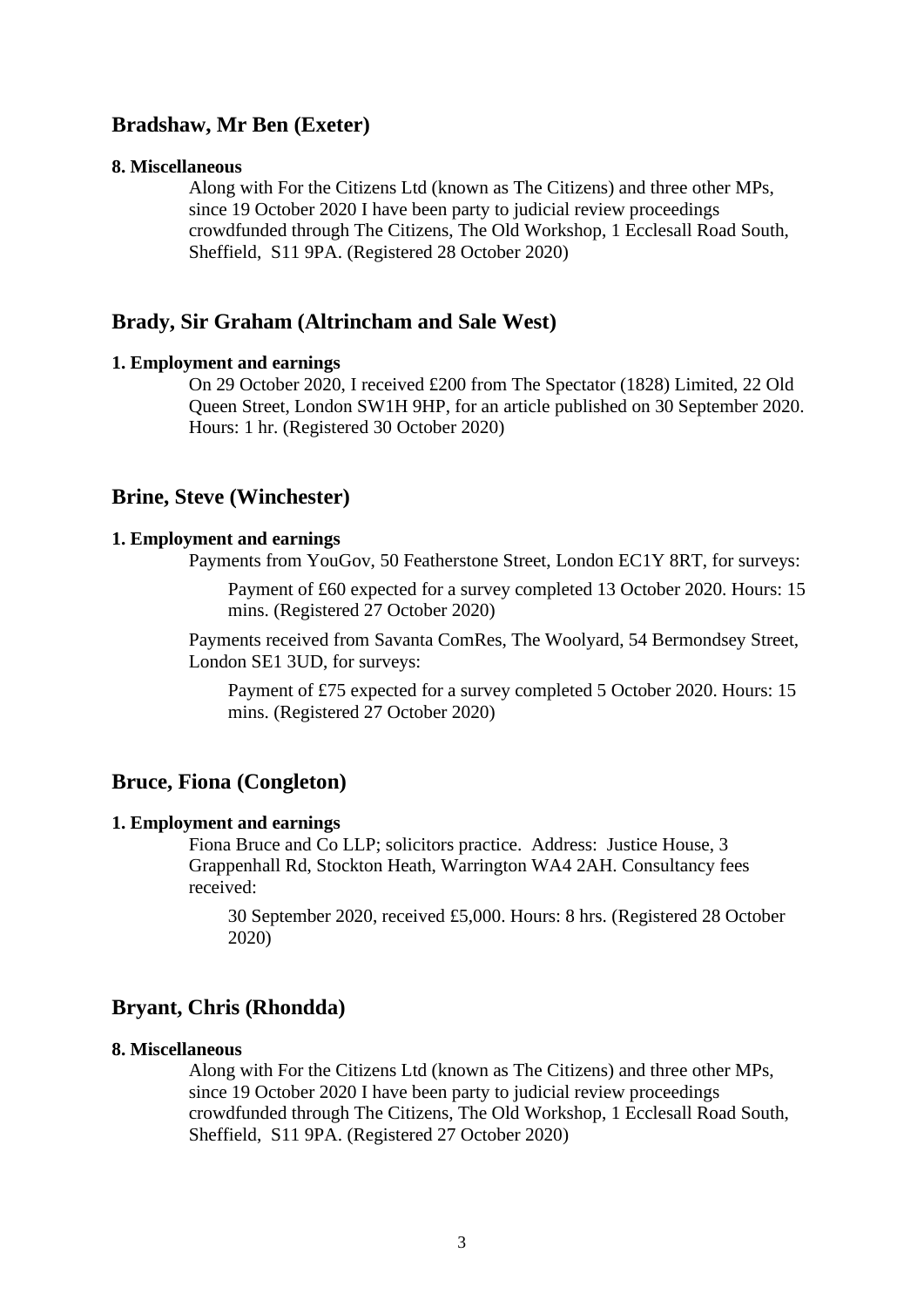## **Cameron, Dr Lisa (East Kilbride, Strathaven and Lesmahagow)**

#### **2. (b) Any other support not included in Category 2(a)**

Name of donor: CARE

Address of donor: 53 Romney Street, London SW1P 3RF Amount of donation, or nature and value if donation in kind: I receive the services of a voluntary intern for four days a week in my parliamentary office. The intern is voluntary, except for a monthly bursary as a member of the CARE Educational Leadership Programme, amounting to £6,600 in total Date received: 28 September 2020 to 22 July 2021 Date accepted: 28 September 2020 Donor status: other (Registered 05 November 2020)

## **Clifton-Brown, Sir Geoffrey (The Cotswolds)**

### **1. Employment and earnings**

Partner in East Beckham partnership, engaged in arable farming in Norfolk. I have the use of a car belonging to the partnership, value £4,500 in 2018-19. (Updated 19 March 2014 and 31 October 2019)

I drew £12,661.53 in respect of the year ending 30 September 2020. Hours: 156 hrs. (Registered 02 November 2020)

## **Cooper, Daisy (St Albans)**

### **6. Land and property portfolio: (i) value over £100,000 and/or (ii) giving rental income of over £10,000 a year**

From 19 October 2020, a third share in a cottage in Suffolk, owned with family members: (i). (Registered 28 October 2020)

## **Corbyn, Jeremy (Islington North)**

#### **8. Miscellaneous**

I am likely to benefit from a legal fund managed by JBC Defence Ltd which was set up on 16 October 2020 to help meet any legal costs which I or my supporters incur in relation to allegations of defamation. (Registered 30 October 2020)

### **Courts, Robert (Witney)**

### **1. Employment and earnings**

Payments received for my work at the bar of England and Wales, all done before my election. All earnings in this capacity were received subject to deductions for the costs of my chambers:

5 November 2020, received £1,000 plus VAT from Coles Miller LLP, 44/46 Parkstone Road, Poole BH15 2PG. (Registered 06 November 2020)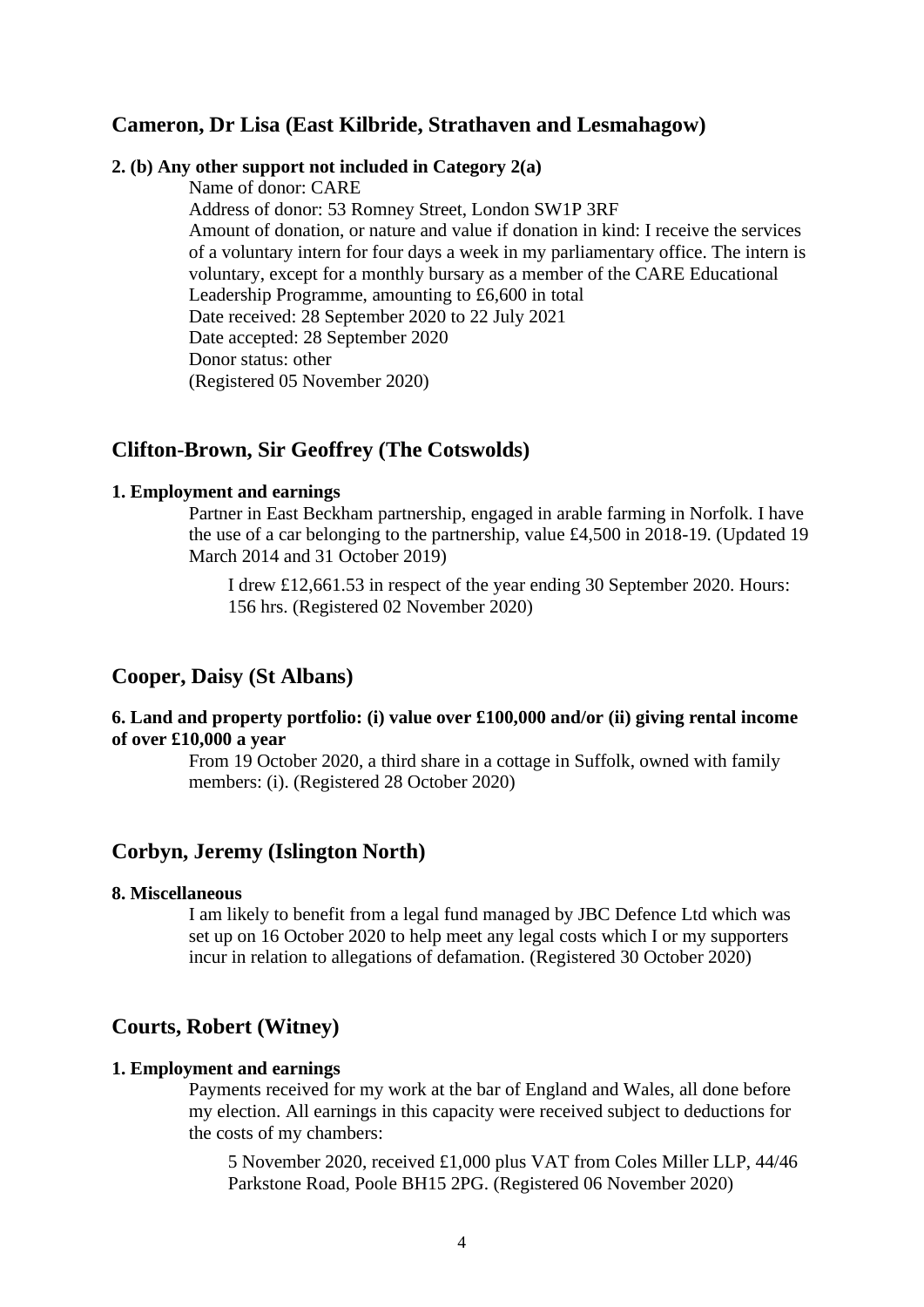## **Davies, Philip (Shipley)**

#### **1. Employment and earnings**

Payments from GVC Holdings, 3rd Floor, One New Change, London EC4M 9AF, for providing advice on responsible gambling and customer service:

29 October 2020, received £16,660. Hours: 40 hrs. (Registered 02 November 2020)

## **Dorries, Ms Nadine (Mid Bedfordshire)**

#### **1. Employment and earnings**

From February 2016, as an author, payments from Head of Zeus Publishing; a client of Averbrook Ltd. Address: 45-47 Clerkenwell Green London EC1R 0HT, via Sheil Land, 52 Doughty Street. London WC1N 2LS. Hours: 12 nonconsecutive hrs per week. (Updated 20 January 2016, 14 October 2016 and 2 March 2018)

30 October 2020, received £7,000 in royalties. Hours: no additional hours. (Registered 02 November 2020)

## **Dowd, Peter (Bootle)**

#### **1. Employment and earnings**

Payments from YouGov, 50 Featherstone Street, London EC1V 8RT, for opinion surveys:

28 October 2020, received £100. Hours: 45 mins. (Registered 02 November 2020)

Payments from Savanta ComRes, Four Millbank, London SW1P 3JA, for completing surveys:

14 May 2020, received £75. Hours: 30 mins. (Registered 06 November 2020)

9 June 2020, received £75. Hours: 30 mins. (Registered 06 November 2020)

5 August 2020, received £75. Hours: 30 mins. (Registered 06 November 2020)

9 September 2020, received £75. Hours: 30 mins. (Registered 06 November 2020)

6 November 2020, received £75. Hours: 30 mins. (Registered 06 November 2020)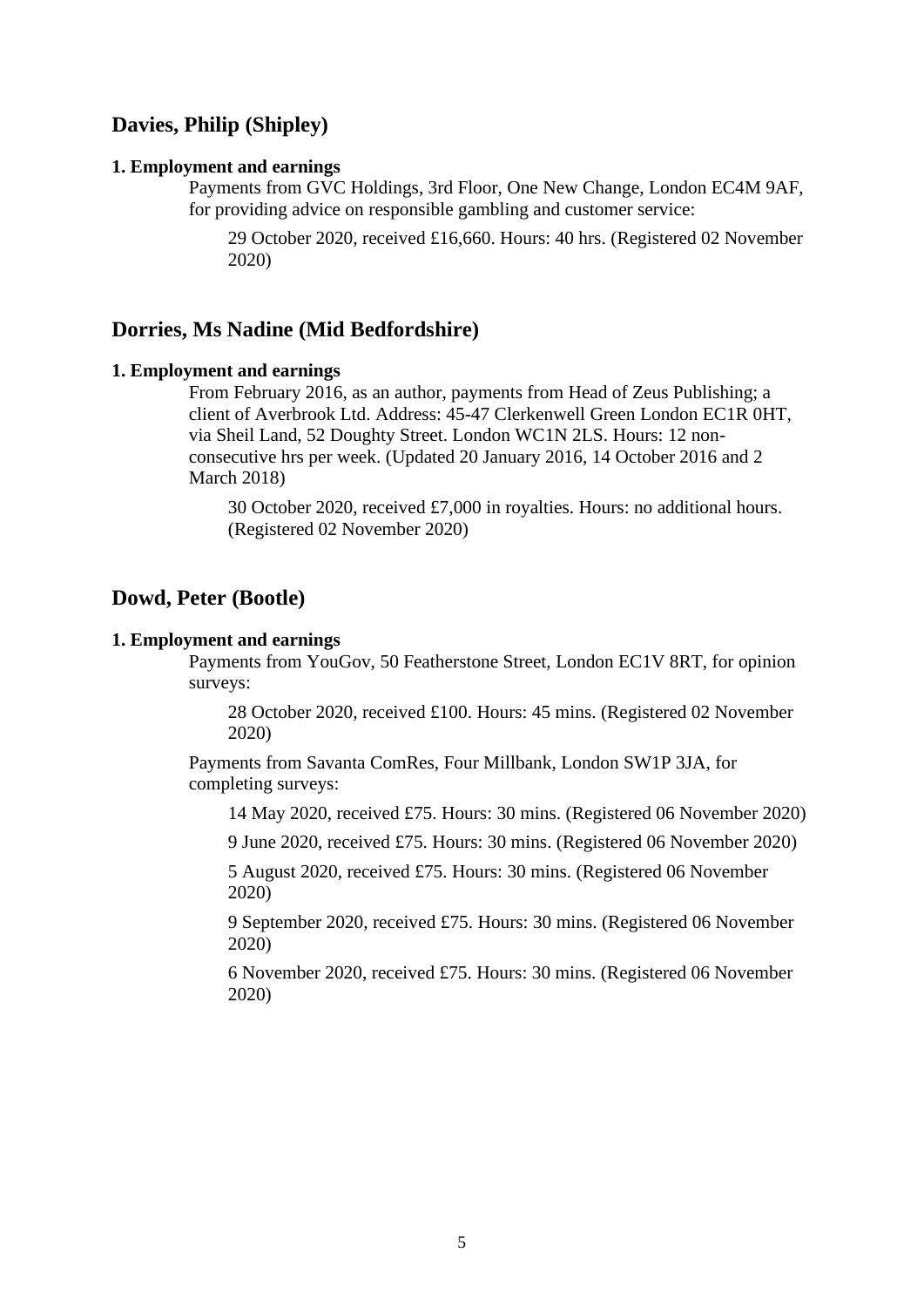## **Duncan Smith, Sir Iain (Chingford and Woodford Green)**

#### **1. Employment and earnings**

Payments for articles in the Sun Newspaper, from News UK and Ireland, 1 London Bridge Street, London SE1 9GF:

23 October 2020, received £500 for an article published on 23 August 2020. Hours: 4 hrs. (Registered 03 November 2020)

Payments for articles in the Daily Telegraph and Sunday Telegraph, 111 Buckingham Palace Rd, London SW1W 0DT:

20 October 2020, received £200 for an article published on 23 August 2020. Hours: 4 hrs. (Registered 03 November 2020)

20 October 2020, received £250 for an article published on 7 October 2020. Hours: 4 hrs. (Registered 03 November 2020)

### **Fletcher, Mark (Bolsover)**

### **2. (a) Support linked to an MP but received by a local party organisation or indirectly via a central party organisation**

Name of donor: Carlton Club Political Committee Address of donor: 69 St James's Street, London SW1A 1PJ Amount of donation or nature and value if donation in kind: £2,500 Donor status: unincorporated association (Registered 03 November 2020)

## **Fox, Dr Liam (North Somerset)**

#### **1. Employment and earnings**

Payment of £5,000 expected from Apple Print Ltd, The Orchard, Abex Road, Newbury RG14 1PX, for a speaking at an event on 6 October 2020 organised by ServiceNow. Hours: 1 hr. (Registered 30 October 2020)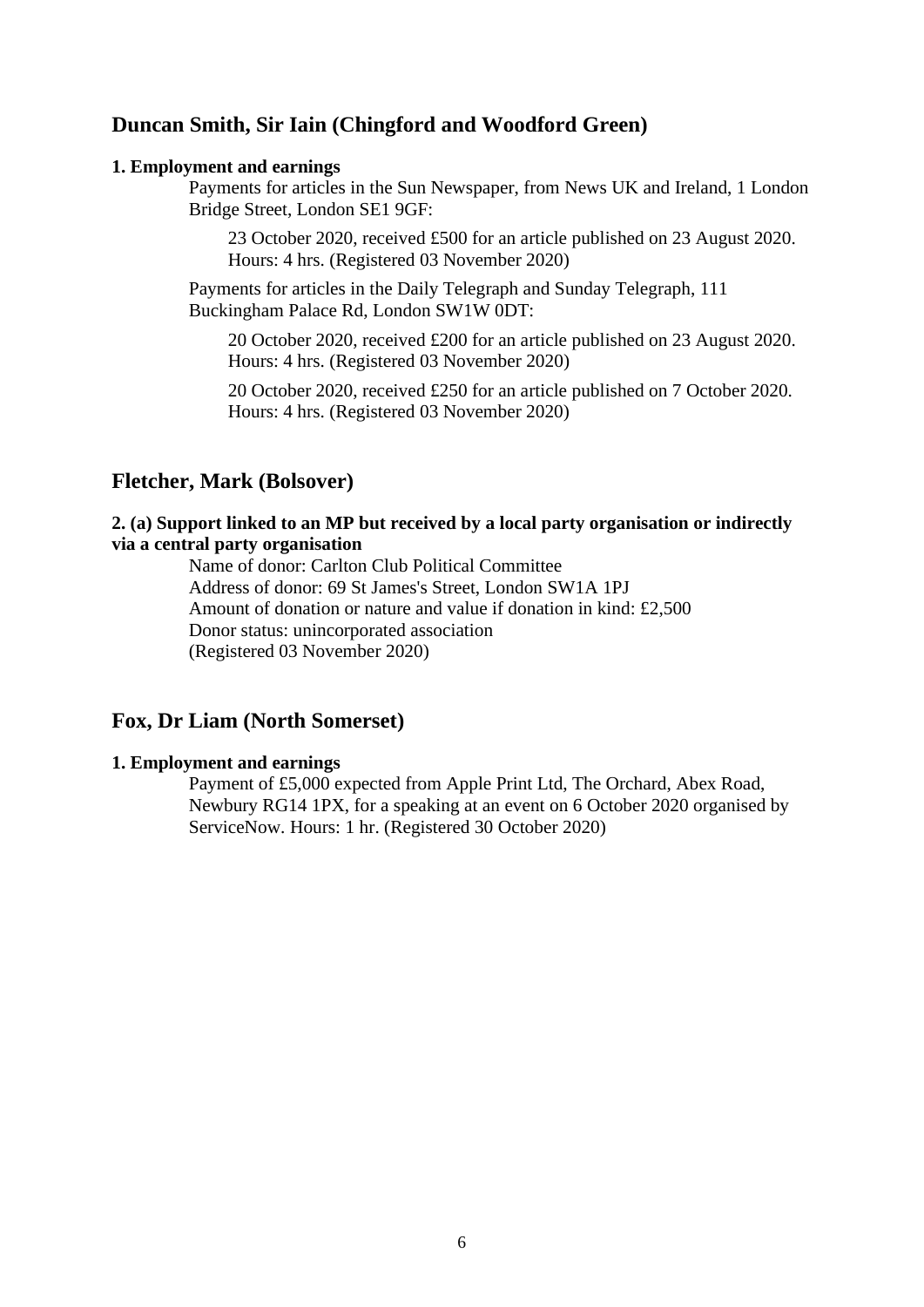## **Freeman, George (Mid Norfolk)**

#### **1. Employment and earnings**

Payments from The Big Tent Ideas Festival, a not-for-profit non-party foundation for the renewal of mainstream political engagement. Address of payer: c/o The Raingods Ltd, 76 Vincent Square, London SW1P 2PD.

1 August 2020, received £5,000 for communications advice. Hours: 100 hrs over one year. (Registered 15 October 2020; updated 06 November 2020)

1 June 2020, received £5,000 for technology consulting from Aerosol Shield Ltd, a group of clinicians and medical technology specialists working on the problem of cross contamination during the Covid-19 Pandemic. Address of payer: The Bizzinn, Birmingham Research Park, 97 Vincent Drive, Birmingham B15 2SQ. Hours: 23 hrs over two months. (Registered 15 October 2020; updated 06 November 2020)

## **Gibson, Patricia (North Ayrshire and Arran)**

#### **1. Employment and earnings**

Payments from Savanta ComRes, Coveham House. Downside Bridge Road, Cobham KT11 3EP, for completing surveys:

28 October 2020, received £75. Hours: approx. 35 mins. (Registered 06 November 2020)

## **Goodwill, Mr Robert (Scarborough and Whitby)**

### **6. Land and property portfolio: (i) value over £100,000 and/or (ii) giving rental income of over £10,000 a year**

Until 1 October 2020, a residential property in North Yorkshire, administered by R W Goodwill, Property Division: (i) and, from June 2018, (ii). (Registered 03 April 2012; updated 06 January 2020 and 01 October 2020)

## **Gray, Neil (Airdrie and Shotts)**

#### **1. Employment and earnings**

Payments from YouGov plc, 50 Featherstone St, London EC1Y 8RT, for opinion surveys:

Payment of £60 expected for a survey completed on 8 November 2020. Hours: 15 mins. (Registered 09 November 2020)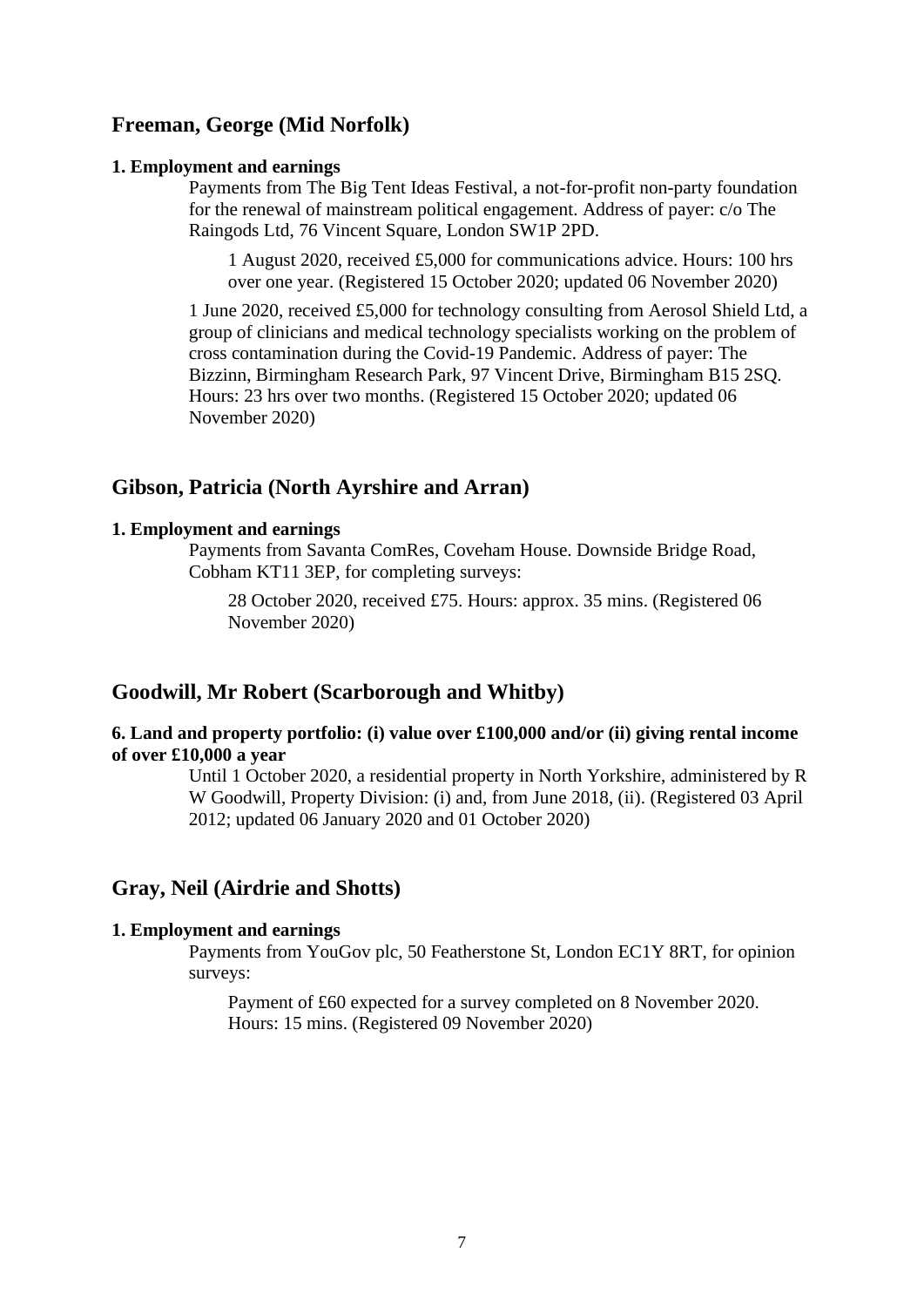## **Hunt, Jeremy (South West Surrey)**

#### **1. Employment and earnings**

Payments received via Chartwell Partners Ltd, 26 High Street, Marlborough SN8 1LZ:

29 October 2020, payment of £4,000 from Laing Busson, 29 Angel Gate, City Road, London EC1V 2PT, for a speaking engagement on 13 October 2020. Hours: 4 hrs. Fee paid direct to charity. I consulted ACoBA about this one-off fee. (Registered 03 November 2020)

## **Huq, Dr Rupa (Ealing Central and Acton)**

#### **1. Employment and earnings**

Payments from Savanta ComRes, 3 Melville Street, Edinburgh EH3 7PE, for surveys:

25 October 2020, payment of £75 for a survey on 29 September 2020. Hours: approx. 40 mins. Fee paid direct to charity. (Registered 04 November 2020)

## **Jarvis, Dan (Barnsley Central)**

#### **1. Employment and earnings**

Payments from Savanta ComRes, 4 Millbank, London SW1P 3JA. Unless otherwise stated, these payments help meet the costs of my office and support my work as a Member of Parliament.

£75 received on 11 May 2020 for completion of a survey on 20 February 2020. Hours: 15 mins. (Registered 02 November 2020)

£75 received on 1 July 2020 for completion of a survey on 18 May 2020. Hours: 15 mins. (Registered 02 November 2020)

£75 received on 5 August 2020 for completion of a survey on 7 June 2020. Hours: 15 mins. (Registered 02 November 2020)

£75 received on 26 August 2020 for completion of a survey on 2 July 2020. Hours: 15 mins. (Registered 02 November 2020)

£75 received on 2 November 2020 for completion of a survey on 9 October 2020. Hours: 15 mins. (Registered 02 November 2020)

### **Johnson, Boris (Uxbridge and South Ruislip)**

### **1. Employment and earnings**

Payments from HarperCollins UK, 1 London Bridge St, London SE1 9GF, via Rogers, Coleridge and White Ltd, 20 Powis Mews, London W11 1JN:

28 October 2020, received £2,406.12 for royalties on books already written. Hours: no additional hours. (Registered 05 November 2020)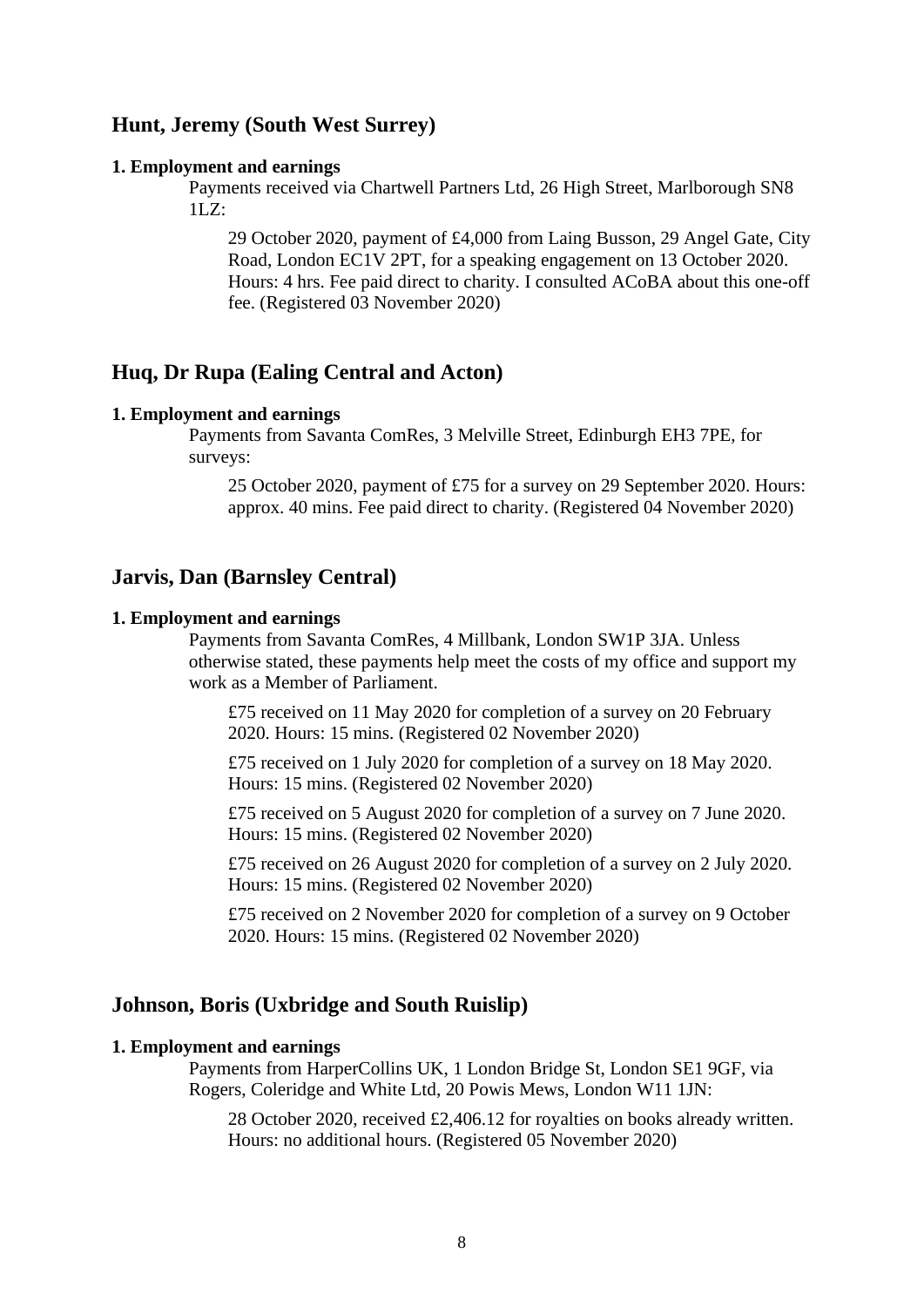## **Jones, Darren (Bristol North West)**

### **1. Employment and earnings**

From 3 October 2017 until 30 October 2020, contracted to provide legal consultancy, via the office of Darren Jones Ltd, to Kemp Little LLP, 138 Cheapside, London EC2V 6BJ. (Registered 19 October 2017; updated 04 November 2020)

22 October 2020, received £1,200 for work undertaken between 3 June and 14 August 2019. Hours: 8 hrs. (Registered 02 November 2020)

30 October 2020, received £262.50 for work undertaken on 28 September 2020. Hours: 1 hr 45 mins. (Registered 02 November 2020)

### **2. (b) Any other support not included in Category 2(a)**

Name of donor: Plexal (City) Limited

Address of donor: 6th Floor Lansdowne House, Berkeley Square, London W1J 6ER

Amount of donation, or nature and value if donation in kind: A complimentary pass to use a co-working space, valued at £3,168

Date received: 27 October 2020 to 27 October 2021

Date accepted: 27 October 2020

Donor status: company, registration 0012478

(Registered 29 October 2020)

## **Knight, Julian (Solihull)**

## **1. Employment and earnings**

Payments from YouGov, 50 Featherstone Street, London EC1Y 8RT, for completing surveys:

26 October 2020, received £100. Hours: 45 mins. (Registered 03 November 2020)

## **Lucas, Caroline (Brighton, Pavilion)**

### **8. Miscellaneous**

Along with the Good Law Project and two other MPs, since 6 October 2020 I have been party to judicial review proceedings crowdfunded through the Good Law Project, 3 East Point High Street, Seal, Sevenoaks, TN15 0EG. (Registered 27 October 2020)

Along with For the Citizens Ltd (known as The Citizens) and three other MPs, since 19 October 2020 I have been party to judicial review proceedings crowdfunded through The Citizens, The Old Workshop, 1 Ecclesall Road South, Sheffield, S11 9PA. (Registered 28 October 2020)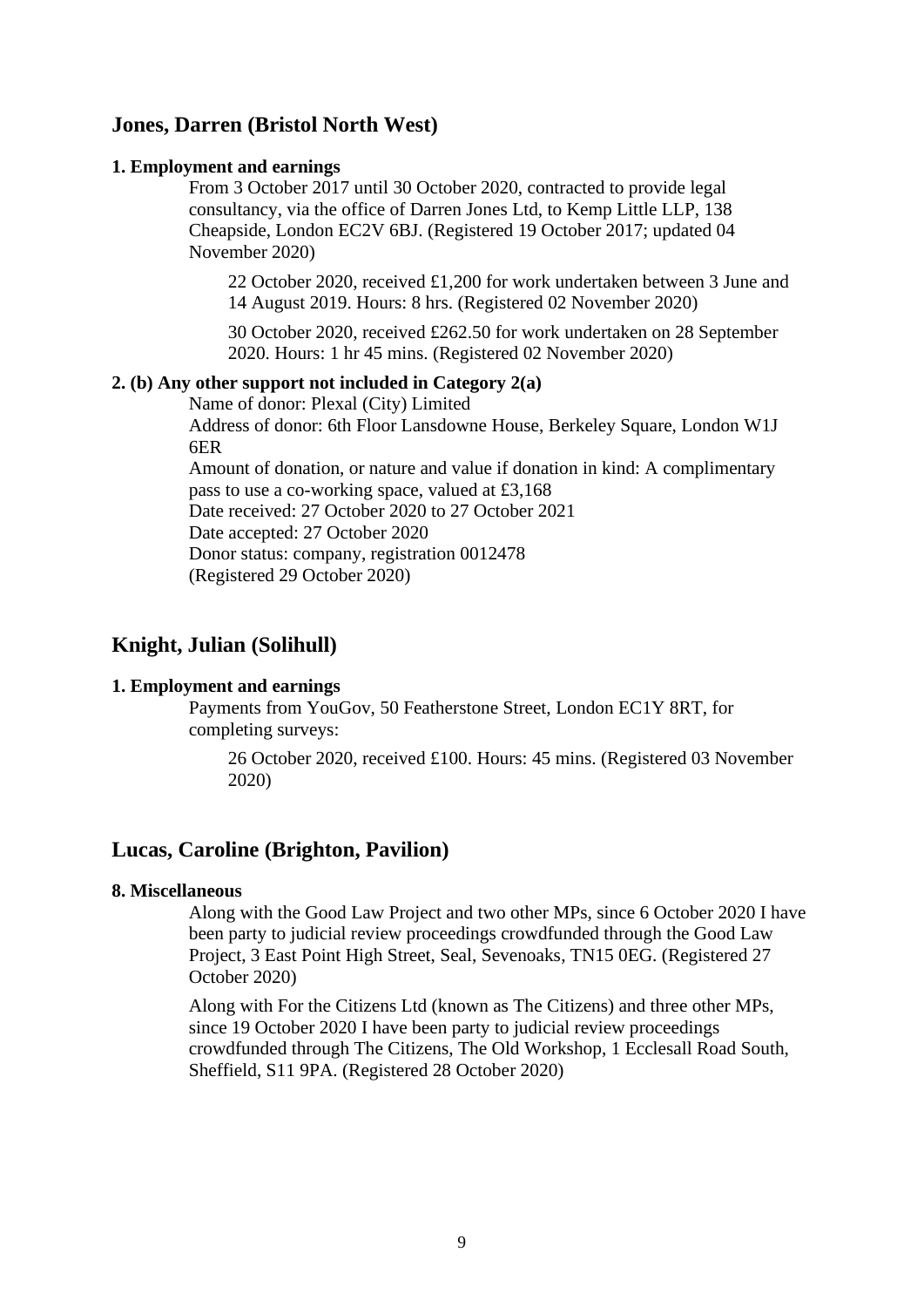## **Mahmood, Mr Khalid (Birmingham, Perry Barr)**

#### **1. Employment and earnings**

*From 1 April 2019 until 30 April 2020, a senior fellow at Policy Exchange (think tank), 8-10 Great George Street, Westminster, London SW1P 3AE. I received £2,088 a month for providing advice on advice on extremism, social cohesion and apprenticeships/vocational training. Hours: 15 hrs a month. (Registered 20 April 2020; updated 29 April 2020 and 15 June 2020) This is a late entry to which the rectification procedure was applied on 21 October 2020. Paragraph 15 of Chapter 4 of the Guide to the Rules refers.*

#### **4. Visits outside the UK**

*Name of donor: (1) Hajj Baba Ltd; (2) National Assembly of Pakistan Address of donor: (1) 41 Alexandra Road, Hounslow TW3 4HW; (2) Parliament House, Constitution Avenue, D-Chowk Red Zone, Islamabad, Pakistan Estimate of the probable value (or amount of any donation): (1) Flights with a value of £1,510; (2) accommodation with an approx. value of £990 Destination of visit: Pakistan Dates of visit: 24 August – 1 September 2019 Purpose of visit: Discussions with Ministers and Parliamentarians, including of recent developments in Indian-administered Kashmir. (Registered 7 October 2019) This is a late entry to which the rectification procedure was applied on 21 October 2020. Paragraph 15 of Chapter 4 of the Guide to the Rules refers.*

## **McVey, Esther (Tatton)**

### **7. (i) Shareholdings: over 15% of issued share capital**

From 1 October 2020, Blue Collar Productions, a television production company. (Registered 29 October 2020)

#### **8. Miscellaneous**

From 1 October 2020, unpaid Director of Blue Collar Productions, a television production company of Miryfields Cottage, 5/7 Cann Street, Tottington BL8 3PE. (Registered 29 October 2020)

## **Mitchell, Mr Andrew (Sutton Coldfield)**

## **2. (a) Support linked to an MP but received by a local party organisation or indirectly via a central party organisation**

Name of donor: Lady Heidi Ellis Address of donor: private Amount of donation or nature and value if donation in kind: £20,000 Donor status: individual (Registered 30 October 2020)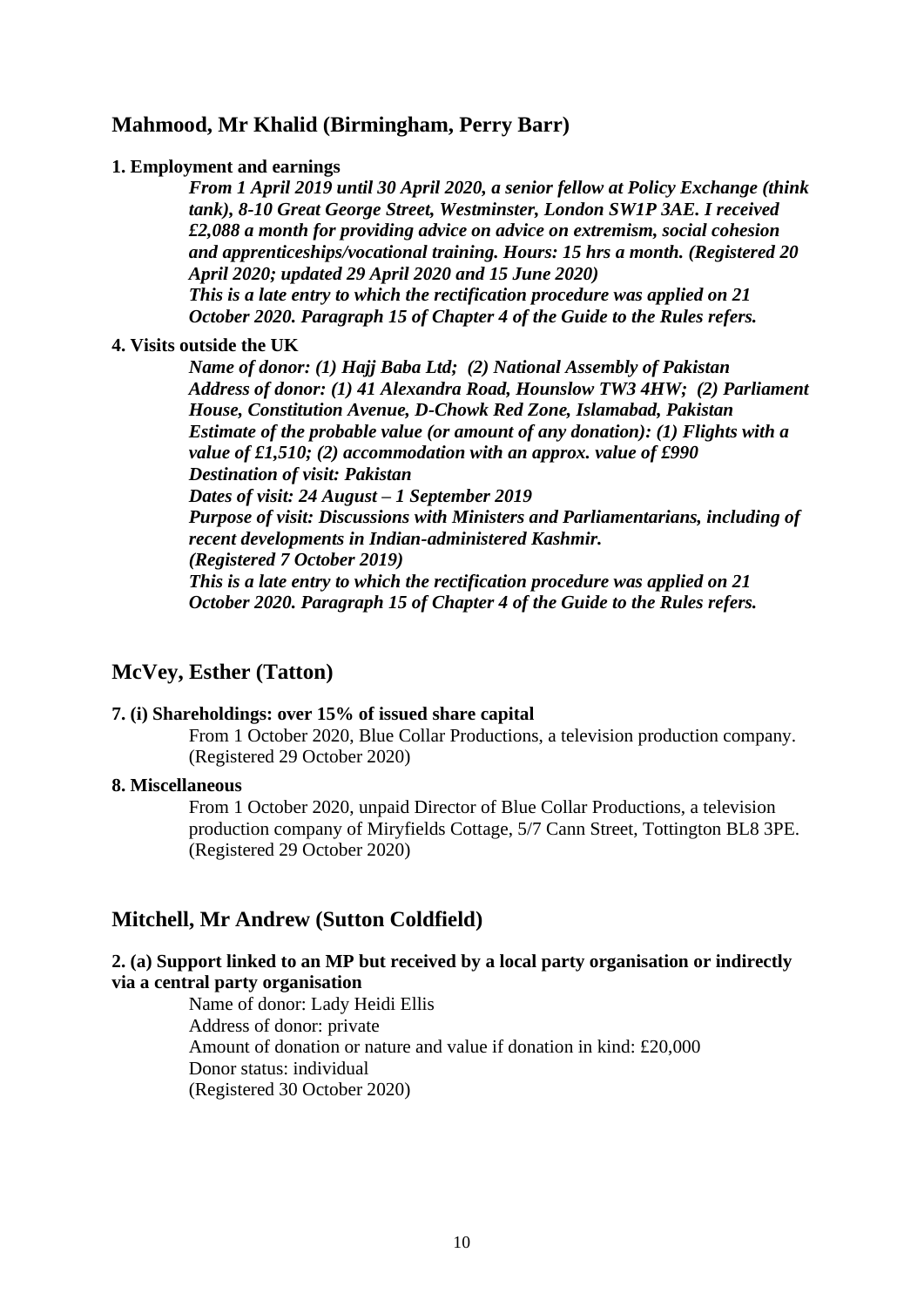## **Moran, Layla (Oxford West and Abingdon)**

#### **8. Miscellaneous**

Along with the Good Law Project and two other MPs, since 6 October 2020 I have been party to judicial review proceedings crowdfunded through the Good Law Project, 3 East Point High Street, Seal, Sevenoaks, TN15 0EG. (Registered 27 October 2020)

### **Norris, Alex (Nottingham North)**

#### **8. Miscellaneous**

From 8 June 2017, Chair of Rebalancing the Outer Estates Foundation, a charity that works in partnership with a range of organisations to deliver positive change in Nottingham North, with particular focus on the areas of health, community, arts and creativity, and employment. This is an unpaid role. (Registered 03 November 2020)

## **Onwurah, Chi (Newcastle upon Tyne Central)**

#### **1. Employment and earnings**

Payments from Ipsos MORI, 3 Thomas More Square, London E1W 1YW, for surveys:

13 October 2020, payment of £250 for a survey on 24 August 2020. Hours: 1 hr. Fee paid direct to charity. (Registered 06 November 2020)

## **Pawsey, Mark (Rugby)**

#### **8. Miscellaneous**

Director of the Policy Research Unit, a not-for-profit pooled research service which assists Conservative MPs with their Parliamentary duties. This is an unpaid role. (Registered 05 November 2020)

### **Percy, Andrew (Brigg and Goole)**

#### **1. Employment and earnings**

Payments from Savanta ComRes, 3 Melville Street, Edinburgh EH3 7PE, for completing opinion surveys:

28 Oct 2020, payment of £75. Hours: approx. 30 mins. Fee paid direct to local charity. (Registered 28 October 2020)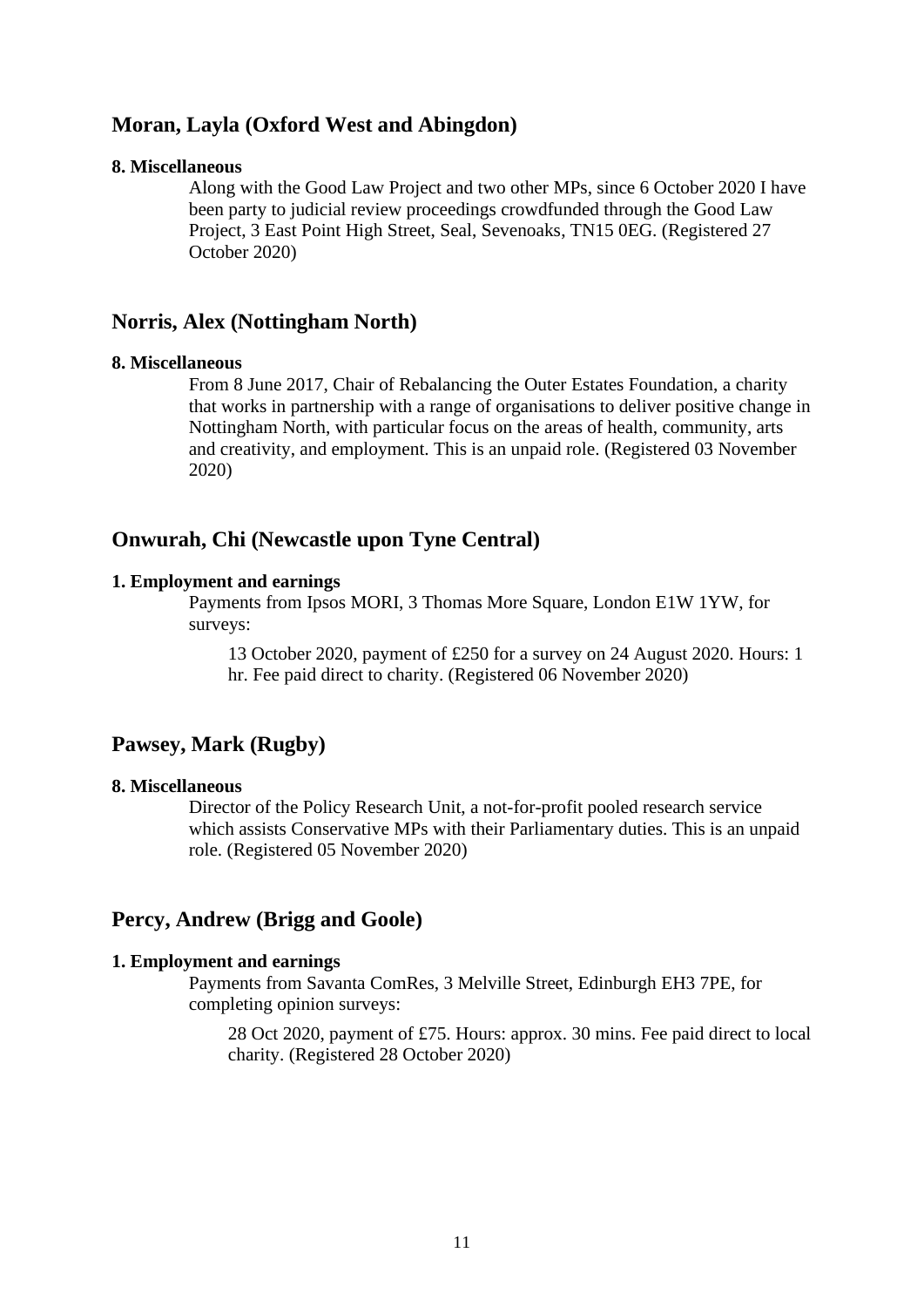## **Phillipson, Bridget (Houghton and Sunderland South)**

#### **1. Employment and earnings**

Payments from Savanta ComRes, 3 Melville Street, Edinburgh EH3 7PE, for completing opinion surveys. All fees paid direct to Houghton and Sunderland South Constituency Labour Party:

Payment of £75 expected for a survey completed on 10 October 2020. Hours: 10 mins. (Registered 09 November 2020)

Payments from YouGov, 50 Featherstone Street, London EC1Y 8RT, for completing opinion surveys. All fees paid direct to Houghton and Sunderland South Constituency Labour Party:

Payment of £60 expected for a survey completed on 16 October 2020. Hours: 10 mins. (Registered 09 November 2020)

Payment of £60 expected for a survey completed on 5 November 2020. Hours: 10 mins. (Registered 09 November 2020)

## **Poulter, Dr Dan (Central Suffolk and North Ipswich)**

### **6. Land and property portfolio: (i) value over £100,000 and/or (ii) giving rental income of over £10,000 a year**

From 20 May 2016 until 19 October 2020, flat in Surrey part owned with other family members: (i). (Registered 7 June 2016; updated 29 October 2020)

#### **8. Miscellaneous**

From 26 June 2020, a member of Ipswich Towns Fund Board. (Registered 29 October 2020)

## **Quince, Will (Colchester)**

### **8. Miscellaneous**

From 26 October 2020, member of We Are Colchester Town Deal Advisory Board. (Registered 30 October 2020)

## **Qureshi, Yasmin (Bolton South East)**

#### **1. Employment and earnings**

Payments from Savanta ComRes, 3 Melville Street, Edinburgh EH3 7PE, for surveys:

28 October 2020, received £75. Hours: approx. 30 mins. (Registered 28 October 2020)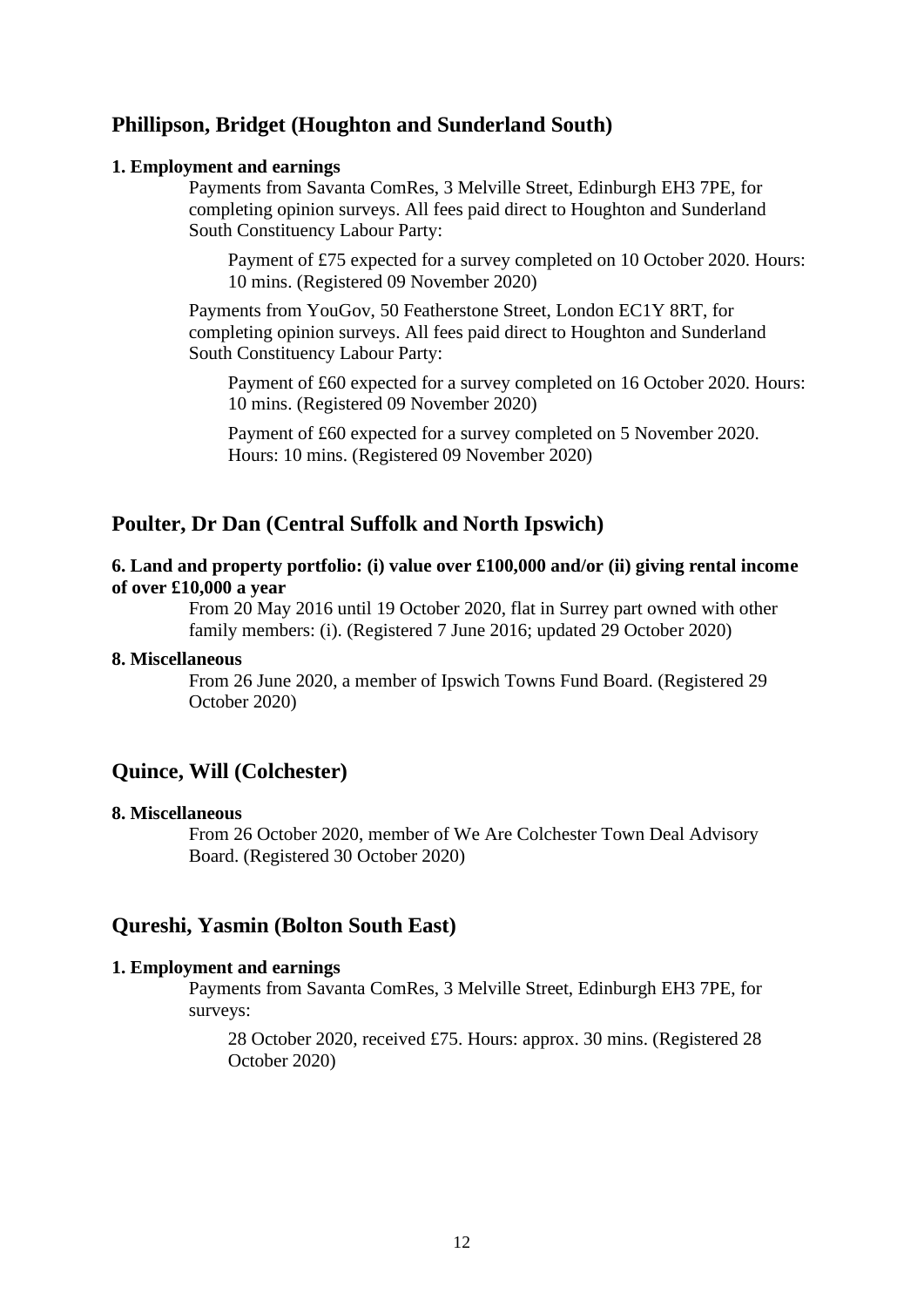## **Reeves, Ellie (Lewisham West and Penge)**

#### **1. Employment and earnings**

Payments from Savanta ComRes, The Woolyard, 54 Bermondsey Street, London SE1 3UD, for completing surveys:

Payment of £75 expected for a survey completed on 13 October 2020. Hours: 30 mins. (Registered 30 October 2020)

Payments from YouGov, 50 Featherstone Street, London EC1Y 8RT, for completing surveys:

Payment of £60 expected for a survey completed on 13 October 2020. Hours: 15 mins. (Registered 30 October 2020)

### **Shah, Naz (Bradford West)**

#### **1. Employment and earnings**

2 October 2020, received £1,800 from the NHS Leadership Academy, Health Education England, NHS Shared Business Services, Phoenix Health, Topcliffe Lane, Wakefield WF3 1W, for delivering leadership training sessions on 19 July, 30 August and 27 September 2019. Hours: 12 hrs (4 hrs per session). Fee donated to charity. (Registered 30 October 2020)

## **Slaughter, Andy (Hammersmith)**

#### **1. Employment and earnings**

Payments from Savanta ComRes, The Woolyard, 54 Bermondsey Street, London SE1 3UD, for opinion surveys. All fees paid direct to my constituency party:

4 March 2020, payment of £75 for a survey on 14 January 2020. Hours: 20 mins. (Registered 29 October 2020)

11 May 2020, payment of £75 for a survey on 5 February 2020. Hours: 20 mins. (Registered 29 October 2020)

20 May 2020, payment of £75 for a survey on 19 March 2020. Hours: 20 mins. (Registered 29 October 2020)

8 June 2020, payment of £75 for a survey on 28 April 2020. Hours: 20 mins. (Registered 29 October 2020)

5 August 2020, payment of £75 for a survey on 16 July 2020. Hours: 20 mins. (Registered 29 October 2020)

28 October 2020, payment of £75 for a survey on 9 September 2020. Hours: 20 mins. (Registered 29 October 2020)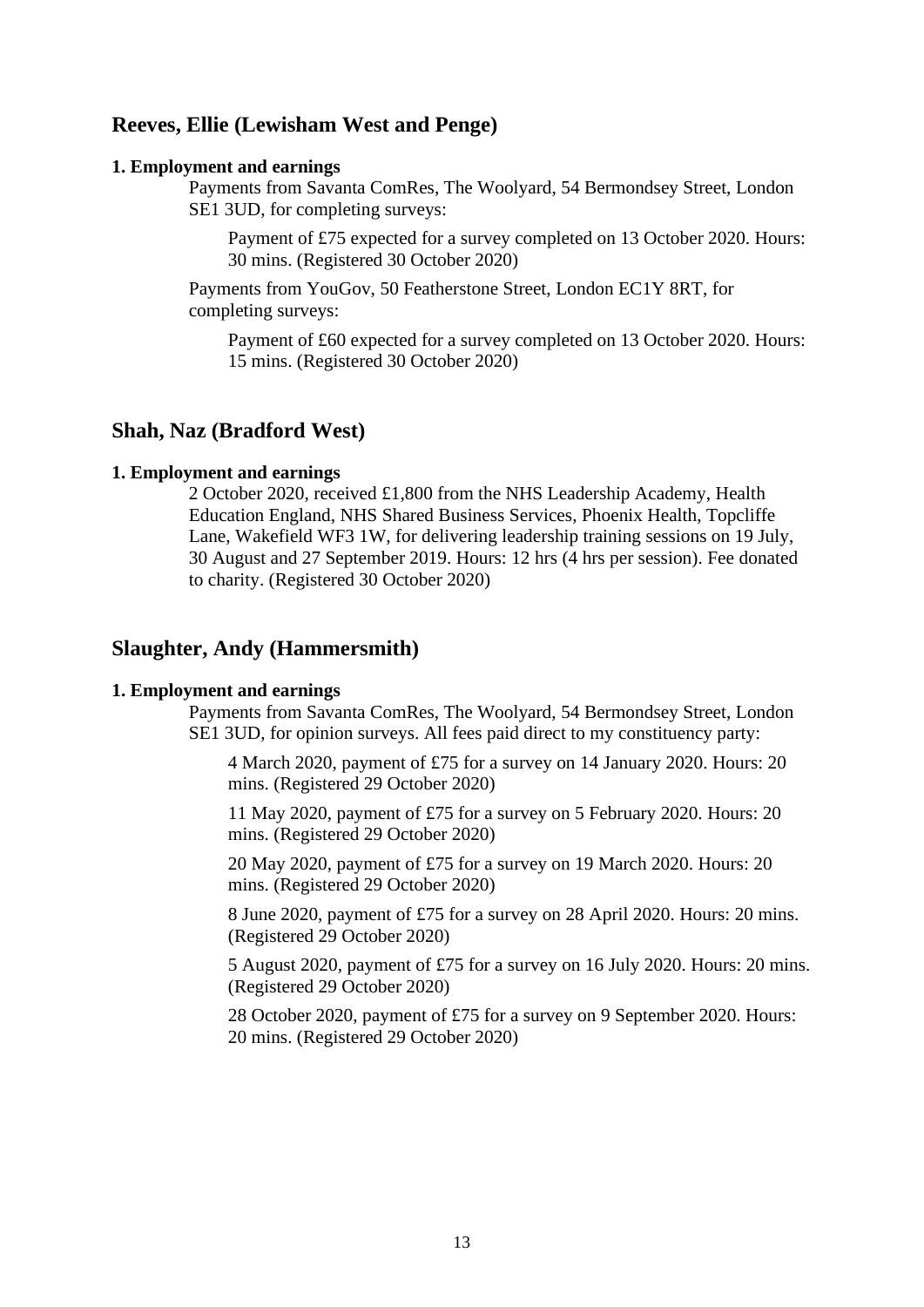## **Smith, Alyn (Stirling)**

#### **8. Miscellaneous**

Along with For the Citizens Ltd (known as The Citizens) and three other MPs, since 19 October 2020 I have been party to judicial review proceedings crowdfunded through The Citizens, The Old Workshop, 1 Ecclesall Road South, Sheffield, S11 9PA. (Registered 05 November 2020)

## **Smith, Chloe (Norwich North)**

## **2. (a) Support linked to an MP but received by a local party organisation or indirectly via a central party organisation**

Name of donor: Computer Service Centre Address of donor: 19 Meridian Way, Norwich NR7 0TA Amount of donation or nature and value if donation in kind: IT support for October 2020 (1 month), valued at £1,283.34 (inc VAT) Donor status: company, registration 4517529 (Registered 03 November 2020)

## **Stephens, Chris (Glasgow South West)**

#### **8. Miscellaneous**

From 4 May 2020 until 29 October 2020, a trustee of Feeding Britain, an independent charity working to eliminate hunger and its root causes from the UK. (Registered 06 May 2020; updated 29 October 2020)

## **Tugendhat, Tom (Tonbridge and Malling)**

#### **8. Miscellaneous**

From 25 April 2018, a member (unpaid) of the advisory board of Onward, a think tank which focusses on key challenges facing the UK. (Registered 06 November 2020)

From 25 April 2020, Chair (unpaid) of the China Research Group which considers the longer term challenges arising from the rise of China and hosts relevant events online. (Registered 06 November 2020)